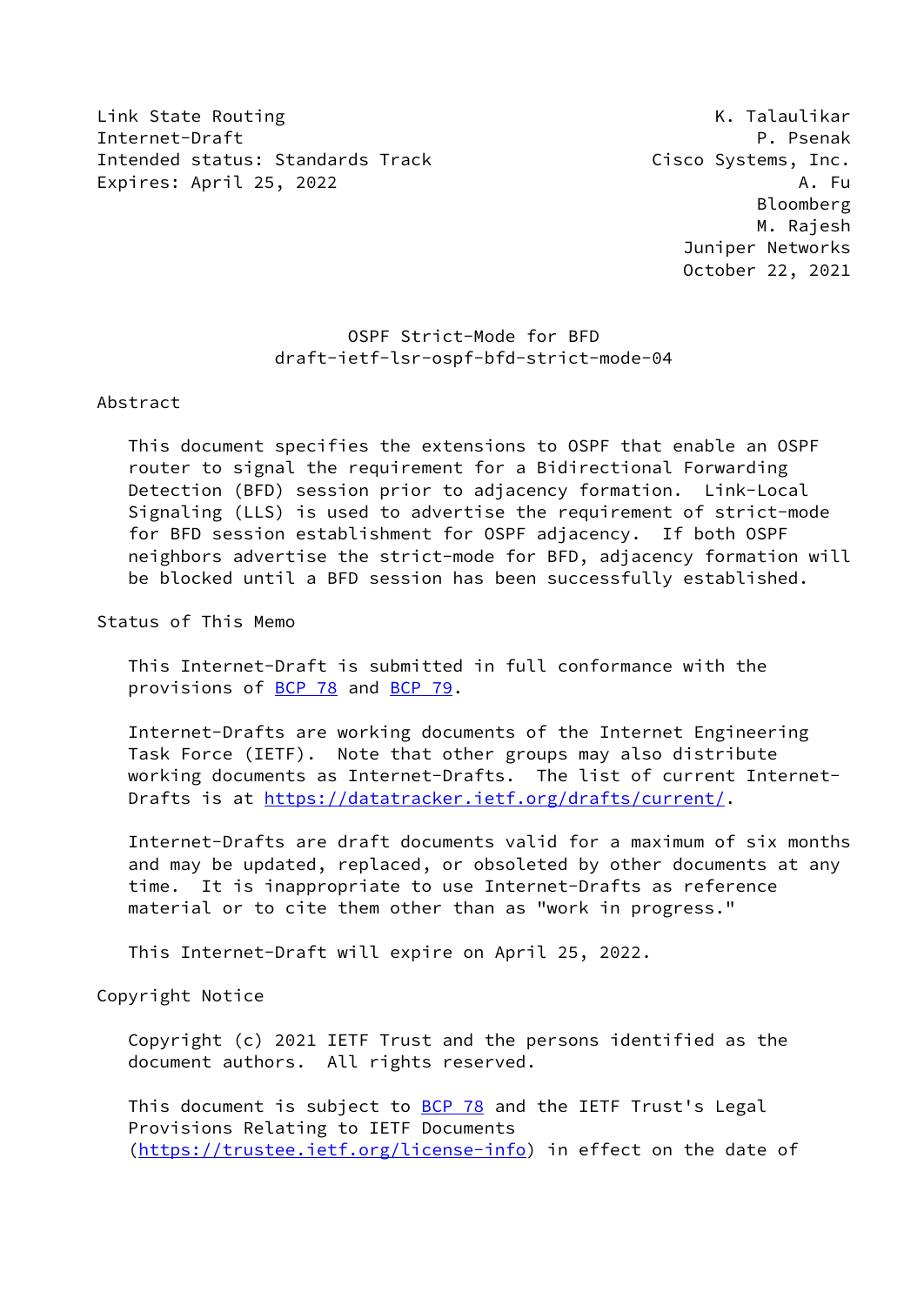<span id="page-1-1"></span>Internet-Draft OSPF Strict-Mode for BFD October 2021

 publication of this document. Please review these documents carefully, as they describe your rights and restrictions with respect to this document. Code Components extracted from this document must include Simplified BSD License text as described in Section 4.e of the Trust Legal Provisions and are provided without warranty as described in the Simplified BSD License.

Table of Contents

|                                              | $\overline{2}$ |
|----------------------------------------------|----------------|
| $1.1$ . Requirements Language                | $\overline{3}$ |
|                                              | $\overline{3}$ |
| Local Interface IPv4 Address TLV<br>3.       | $\overline{4}$ |
| 4.                                           | $\overline{4}$ |
| $4.1.$ OSPFv3 IPv4 Address-Family Specifics  | 6              |
| 4.2. Graceful Restart Considerations         | 6              |
| Operations & Management Considerations<br>5. | $\mathbf I$    |
| 6.                                           | $\overline{1}$ |
| 7.                                           | $\overline{1}$ |
| 8.                                           | 8              |
| 9.                                           | 8              |
|                                              | 8              |
| Normative References<br>10.1.                | 8              |
| 10.2. Informative References                 | 9              |
| Authors' Addresses<br>.                      | $\overline{9}$ |
|                                              |                |

## <span id="page-1-0"></span>[1](#page-1-0). Introduction

Bidirectional Forwarding Detection (BFD) [\[RFC5880](https://datatracker.ietf.org/doc/pdf/rfc5880)] enables routers to monitor data-plane connectivity and to detect faults in the bidirectional path between them. BFD is leveraged by routing protocols like OSPFv2 [[RFC2328](https://datatracker.ietf.org/doc/pdf/rfc2328)] and OSPFv3 [[RFC5340\]](https://datatracker.ietf.org/doc/pdf/rfc5340) to detect connectivity failures for established adjacencies and trigger the rerouting of traffic around the failure faster than with OSPF hello packet monitoring.

 The use of BFD for monitoring routing protocols adjacencies is described in [\[RFC5882](https://datatracker.ietf.org/doc/pdf/rfc5882)]. When BFD monitoring is enabled for OSPF adjacencies, the BFD session is bootstrapped based on the neighbor address information discovered by the exchange of OSPF Hello packets. Faults in the bidirectional forwarding detected via BFD then result in the OSPF adjacency being brought down. Note that it is possible in some failure scenarios for the network to be in a state such that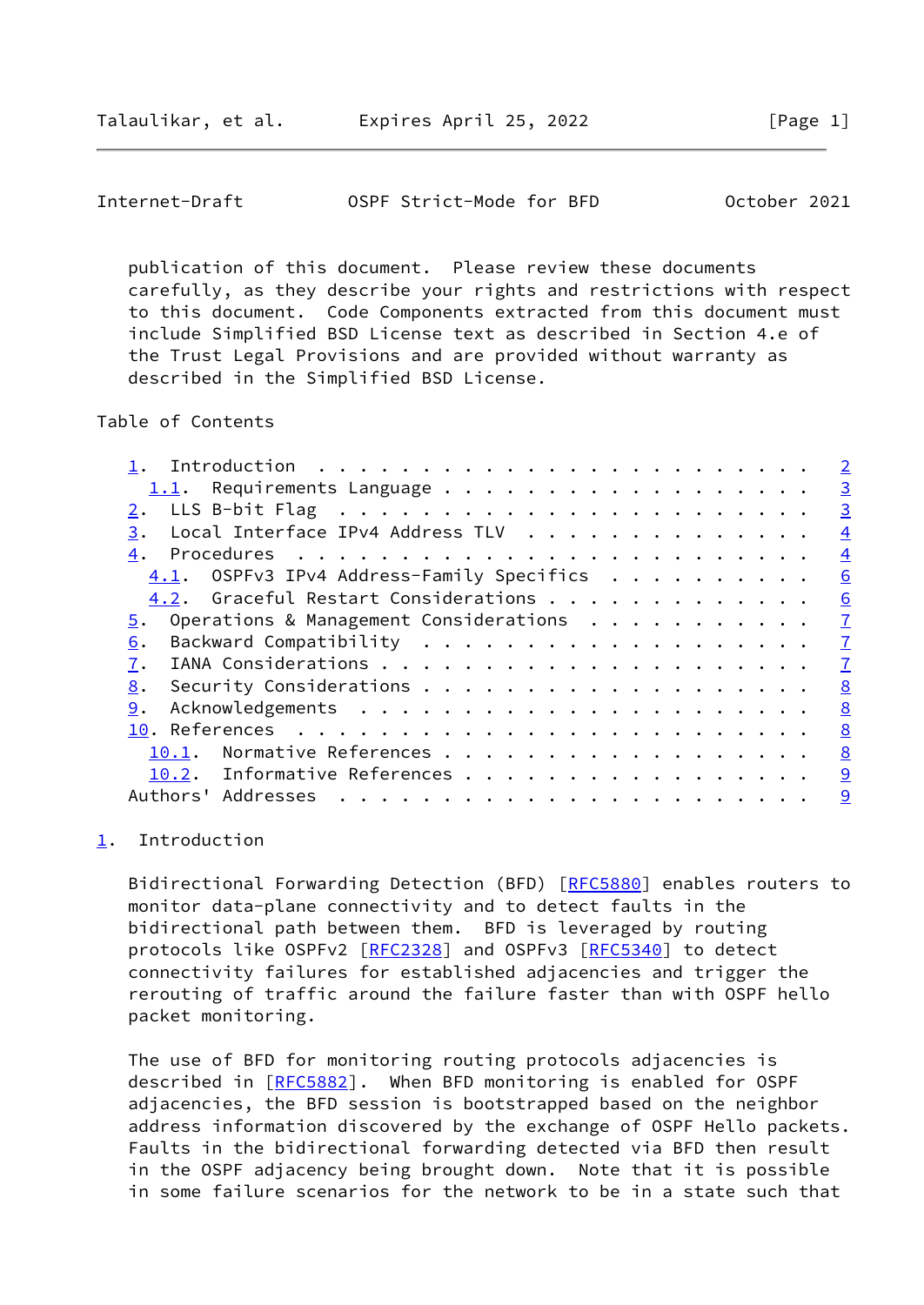an OSPF adjacency can be established but a BFD session cannot be established and maintained. In certain other scenarios, a degraded or poor quality link will allow OSPF adjacency formation to succeed but the BFD session establishment will fail or the BFD session will flap. In this case, traffic that gets forwarded over such a link may

| Talaulikar, et al. | Expires April 25, 2022 | [Page 2] |
|--------------------|------------------------|----------|
|                    |                        |          |

<span id="page-2-1"></span>Internet-Draft OSPF Strict-Mode for BFD October 2021

 experience packet drops while the failure of the BFD session establishment would not enable fast routing convergence if the link were to go down or flap.

 To avoid the routing churn associated with these scenarios, it would be beneficial to not allow OSPF to establish an adjacency until a BFD session is successfully established and has stabilized. However, this would preclude the OSPF operation in an environment in which not all OSPF routers support BFD and are enabled for BFD on the link. A solution is to block OSPF adjacency establishment until a BFD session is established as long as both neighbors advertise such a requirement. Such a mode of OSPF BFD usage is referred to as "strict-mode".

 This document specifies the OSPF protocol extensions using link-local signaling (LLS) [\[RFC5613](https://datatracker.ietf.org/doc/pdf/rfc5613)] for a router to indicate to its neighbor the willingness to establish its adjacency using the strict-mode for BFD. It also introduces an extension for OSPFv3 link-local signaling of the interface IPv4 address when used for an IPv4 address-family (AF) instance to enable discovery of the IPv4 addresses for BFD session setup.

A similar functionality for IS-IS is specified [\[RFC6213](https://datatracker.ietf.org/doc/pdf/rfc6213)].

<span id="page-2-0"></span>[1.1](#page-2-0). Requirements Language

 The key words "MUST", "MUST NOT", "REQUIRED", "SHALL", "SHALL NOT", "SHOULD", "SHOULD NOT", "RECOMMENDED", "NOT RECOMMENDED", "MAY", and "OPTIONAL" in this document are to be interpreted as described in [BCP](https://datatracker.ietf.org/doc/pdf/bcp14) [14](https://datatracker.ietf.org/doc/pdf/bcp14) [[RFC2119\]](https://datatracker.ietf.org/doc/pdf/rfc2119) [\[RFC8174](https://datatracker.ietf.org/doc/pdf/rfc8174)] when, and only when, they appear in all capitals, as shown here.

<span id="page-2-2"></span>[2](#page-2-2). LLS B-bit Flag

 This document defines the B-bit in the LLS Type 1 Extended Options and Flags field. This bit is defined for the LLS block included in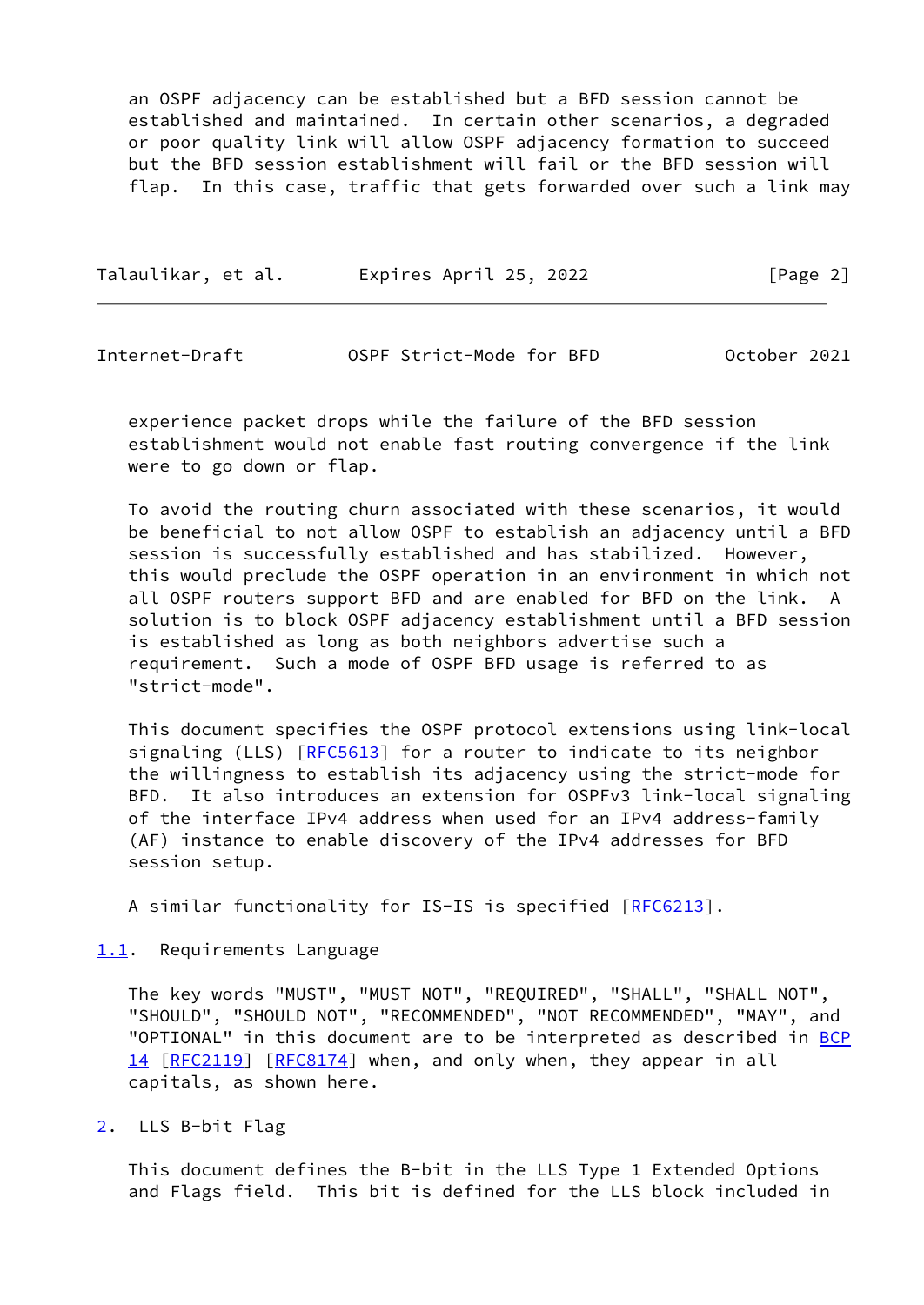Hello and Database Description (DD) packets and indicates that BFD is enabled on the link and that the router requests strict-mode for BFD. [Section 7](#page-7-1) describes the position of the B-bit.

 A router MUST include the LLS block with the LLS Type 1 Extended Options and Flags TLV with the B-bit set in its Hello and DD packets when strict-mode for BFD is enabled on the link.

Talaulikar, et al. Expires April 25, 2022 [Page 3]

<span id="page-3-1"></span>Internet-Draft OSPF Strict-Mode for BFD October 2021

<span id="page-3-0"></span>[3](#page-3-0). Local Interface IPv4 Address TLV

 The Local Interface IPv4 Address TLV is an LLS TLV defined for OSPFv3 IPv4 AF instance [\[RFC5838](https://datatracker.ietf.org/doc/pdf/rfc5838)] protocol operation. It has the following format:

0 1 2 3 0 1 2 3 4 5 6 7 8 9 0 1 2 3 4 5 6 7 8 9 0 1 2 3 4 5 6 7 8 9 0 1 +-+-+-+-+-+-+-+-+-+-+-+-+-+-+-+-+-+-+-+-+-+-+-+-+-+-+-+-+-+-+-+-+ | Type | Length | +-+-+-+-+-+-+-+-+-+-+-+-+-+-+-+-+-+-+-+-+-+-+-+-+-+-+-+-+-+-+-+-+ Local Interface IPv4 Address +-+-+-+-+-+-+-+-+-+-+-+-+-+-+-+-+-+-+-+-+-+-+-+-+-+-+-+-+-+-+-+-+

where:

Type: 21

Length: 4 octet

 Local Interface IPv4 Address: The primary IPv4 address of the local interface.

<span id="page-3-2"></span>[4](#page-3-2). Procedures

 A router supporting strict-mode for BFD advertises this capability through its Hello packets as described in **Section 2.** When a router supporting strict-mode for BFD discovers a new neighbor router that also supports strict-mode for BFD, then it will establish a BFD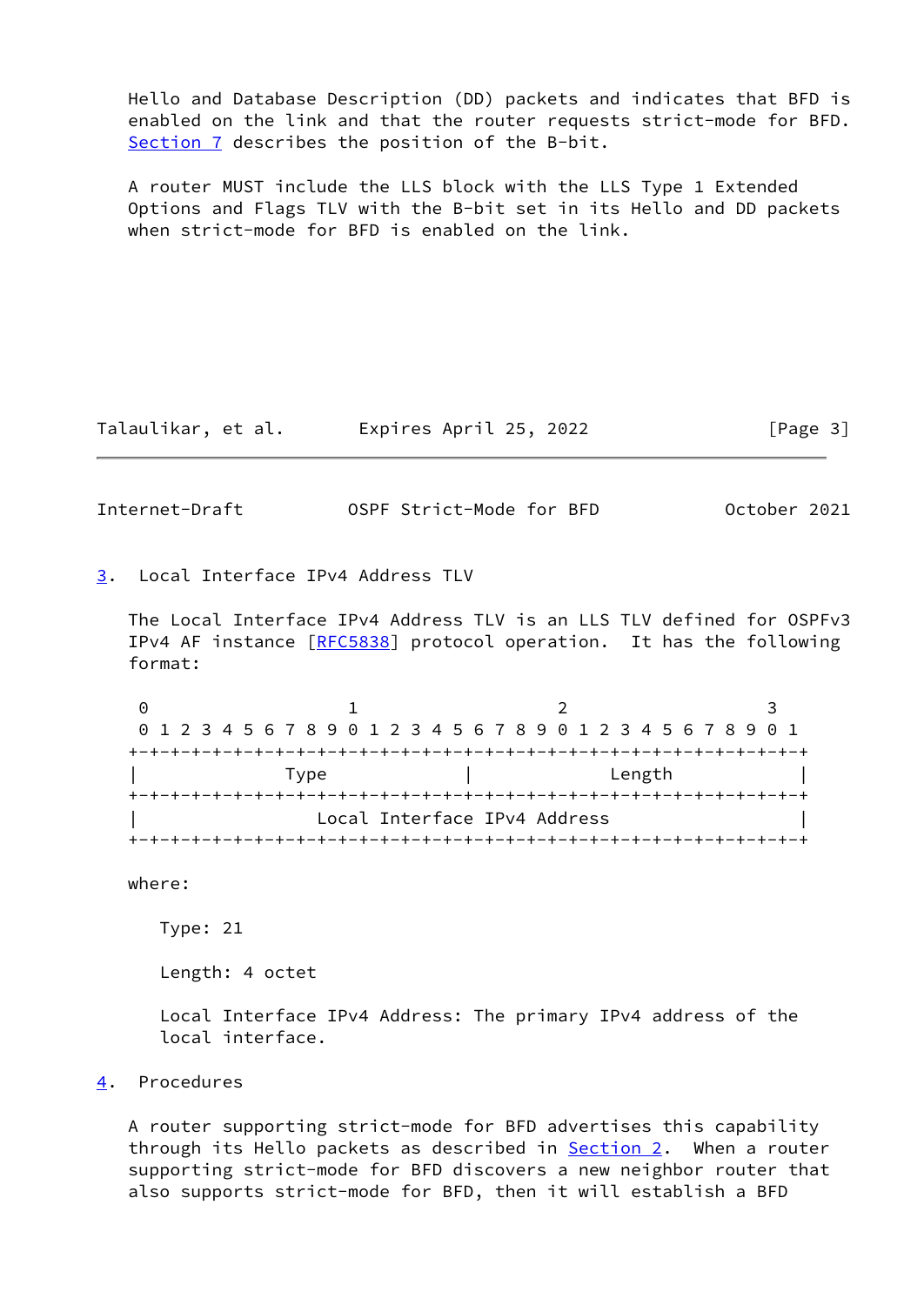session first with that neighbor before bringing up the OSPF adjacency as described further in this section.

 This document updates the OSPF neighbor state machine as described in [\[RFC2328](https://datatracker.ietf.org/doc/pdf/rfc2328)]. Specifically, the operations related to the Init state as below when strict-mode for BFD is used:

Init (without strict-mode for BFD)

 In this state, a Hello packet has recently been received from the neighbor. However, bidirectional communication has not yet been established with the neighbor (i.e., the router itself did not appear in the neighbor's Hello packet). All neighbors in this state (or higher) are listed in the Hello packets sent from the associated interface.

Init (with strict-mode for BFD)

Talaulikar, et al. Expires April 25, 2022 [Page 4]

Internet-Draft OSPF Strict-Mode for BFD October 2021

 In this state, a Hello packet has recently been received from the neighbor. However, bidirectional communication has not yet been established with the neighbor (i.e., the router itself did not appear in the neighbor's Hello packet). BFD session establishment with the neighbor is requested, if not already completed (e.g., in the event of transition from 2-way state). Neighbors in Init state or higher will be listed in the Hello packets associated with the interface if they either have a corresponding BFD session established or have not advertised strict-mode for BFD in the Hello packet LLS Extended Options and Flags.

 Whenever the neighbor state transitions to Down state, the removal of the BFD session associated with that neighbor SHOULD be requested by OSPF and subsequent BFD session establishment SHOULD similarly be requested by OSPF upon transitioning into Init state. This may result in the deletion and creation of the BFD session respectively when OSPF is the only client interested in the BFD session with the neighbor address.

 An implementation MUST NOT wait for BFD session establishment in Init state unless strict-mode for BFD is enabled on the router and the specific neighbor indicates strict-mode for BFD capability via its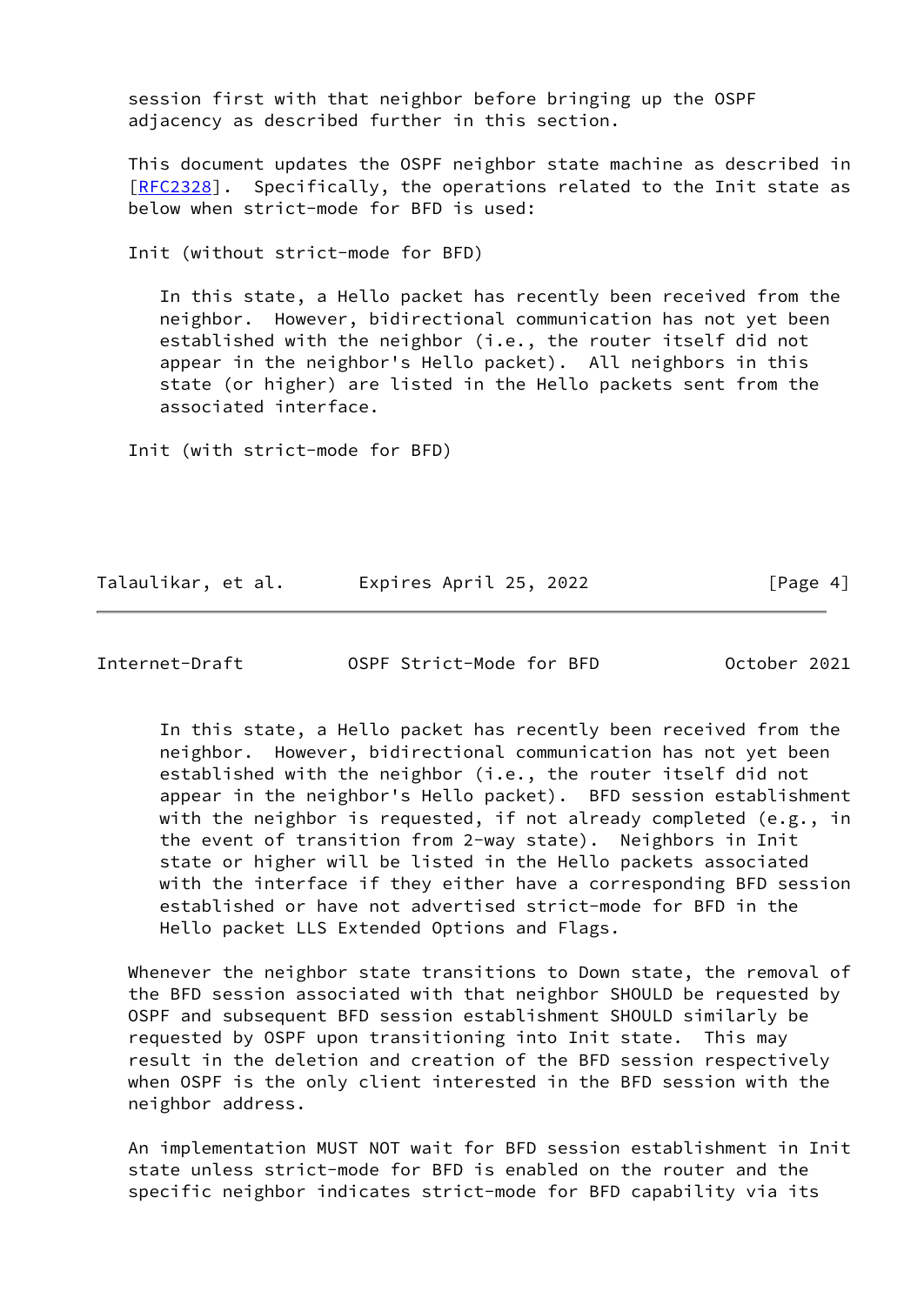Hello LLS options. When BFD is enabled, but the strict-mode for operation has not be signaled by both neighbors, then an implementation SHOULD start the BFD session establishment only in 2-Way state or higher state. This makes it possible for an OSPF router to support BFD operation in both strict-mode and normal mode across different interfaces or even different neighbors on the same multi-access interface.

 Once the OSPF state machine has moved beyond the Init state, any change in the B-bit advertised in subsequent Hello packets MUST NOT result in any trigger in either the OSPF adjacency or the BFD session management (i.e., the B-bit is considered only when in Init state). Disabling BFD (or strict-mode for BFD) on an OSPF router would result in it not setting the B-bit in its subsequent Hello LLS options. Disabling strict-mode for BFD has no effect on the BFD operations and would not result in bringing down of any established BFD session. Disabling BFD would result in the BFD session being brought down due to Admin reason [\[RFC5882](https://datatracker.ietf.org/doc/pdf/rfc5882)] and hence would not bring down the OSPF adjacency.

 When BFD is enabled on an interface over which we already have an existing OSPF adjacency, it would result in the router setting the B-bit in its subsequent Hello packets. If the adjacency is already up (i.e., in its terminal state of Full or 2-way with non-DR routers on a multi-access interface) with a neighbor that also supports strict-mode for BFD, then an implementation SHOULD NOT bring this

| Talaulikar, et al. | Expires April 25, 2022 | [Page 5] |
|--------------------|------------------------|----------|
|--------------------|------------------------|----------|

<span id="page-5-1"></span>Internet-Draft OSPF Strict-Mode for BFD October 2021

 adjacency down but instead use the strict-mode for BFD operation after the next transition into Init state. However, if the adjacency is not up, then an implementation MAY bring such an adjacency down so it can use the strict-mode for BFD for its adjacency establishment.

<span id="page-5-0"></span>[4.1](#page-5-0). OSPFv3 IPv4 Address-Family Specifics

Multiple AF support in OSPFv3 [[RFC5838](https://datatracker.ietf.org/doc/pdf/rfc5838)] requires the use of an IPv6 link-local address as the source address for Hello packets even when forming adjacencies for IPv4 AF instances. In most deployments of OSPFv3 IPv4 AF, it is required that BFD is used to monitor and verify the IPv4 data plane connectivity between the routers on the link and, hence, the BFD session is setup using IPv4 neighbor addresses. The IPv4 neighbor address on the interface is learned only later in the adjacency formation process when the neighbor's Link-LSA is received.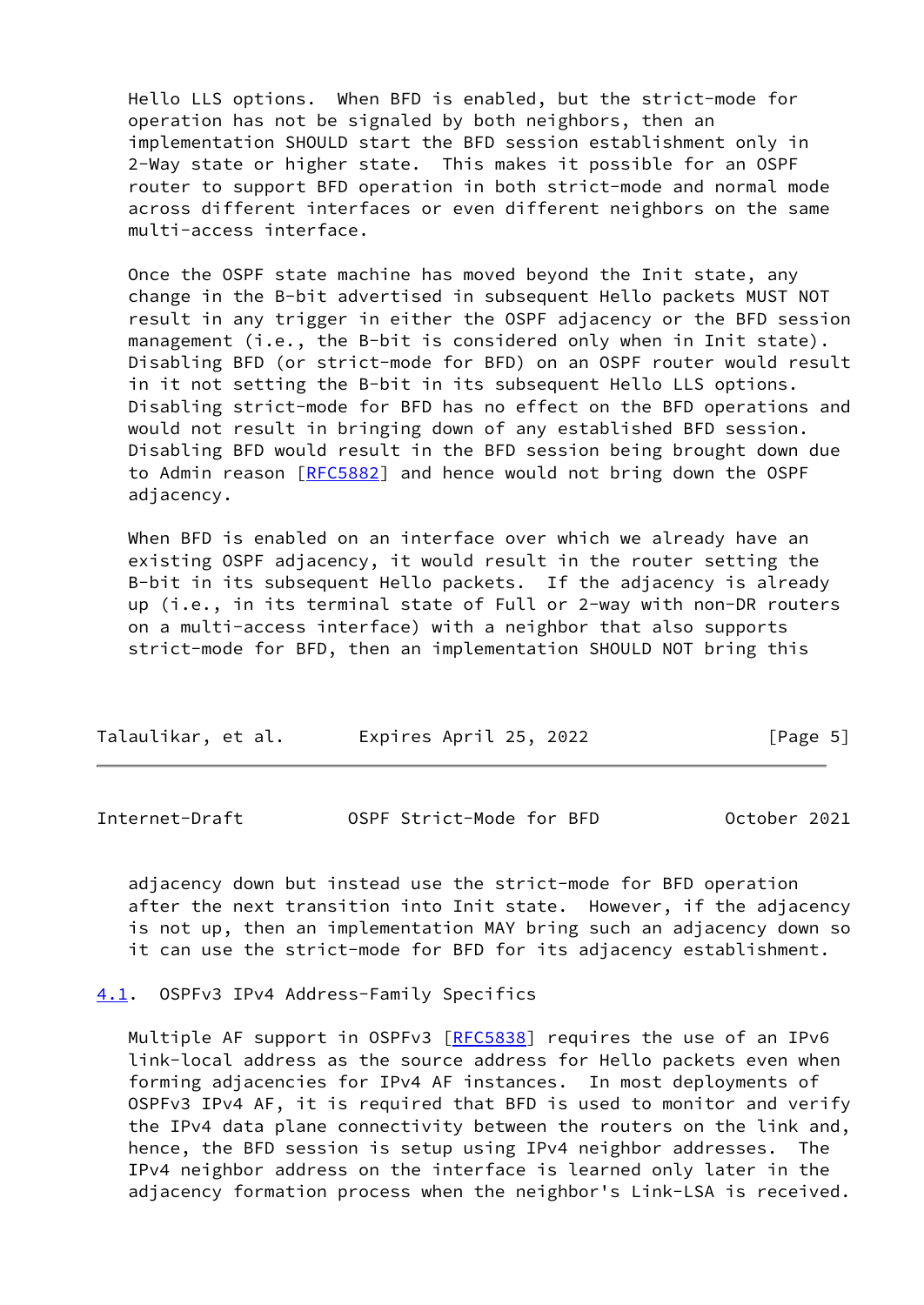This results in the setup of the BFD session either after the adjacency is established or later in the adjacency formation sequence.

 To enable operation in strict-mode for BFD, it is necessary for an OSPF router to learn its neighbor's IPv4 link address during the Init state of adjacency formation (ideally when it receives the first hello). The use of the Local Interface IPv4 Address TLV (as defined in [Section 3\)](#page-3-0) in the LLS block of the OSPFv3 Hello packets for IPv4 AF instances makes this possible. Implementations that support strict-mode for BFD operation for OSPFv3 IPv4 AF instances MUST include the Local Interface IPv4 Address TLV in the LLS block of their Hello packets whenever the B-bit is also set in the LLS Options and Flags field. A receiver MUST ignore the B-bit (i.e., not operate in BFD strict mode) when the Local Interface IPv4 Address TLV is not present in OSPFv3 Hello message for IPv4 AF OSPFv3 instances.

### <span id="page-6-0"></span>[4.2](#page-6-0). Graceful Restart Considerations

 An implementation needs to handle scenarios where both graceful restart (GR) and the strict-mode for BFD operation are deployed together. The GR aspects discussed in [\[RFC5882](https://datatracker.ietf.org/doc/pdf/rfc5882)] also apply with strict-mode for BFD operation. Additionally, in strict-mode for BFD operation, since the OSPF adjacency formation is delayed until the BFD session establishment, the resultant delay in adjacency formation may affect or break the GR-based recovery. In such cases, it is RECOMMENDED that the GR timers are set such that they provide sufficient time to allow for normal BFD session establishment delays.

| Talaulikar, et al. | Expires April 25, 2022 | [Page 6] |
|--------------------|------------------------|----------|

<span id="page-6-2"></span>Internet-Draft OSPF Strict-Mode for BFD October 2021

#### <span id="page-6-1"></span>[5](#page-6-1). Operations & Management Considerations

 An implementation SHOULD report the BFD session status along with the OSPF Init adjacency state when operating in strict-mode for BFD and perform logging operations on state transitions to include the BFD events. This allows an operator to detect scenarios where an OSPF adjacency may be stuck waiting for BFD session establishment.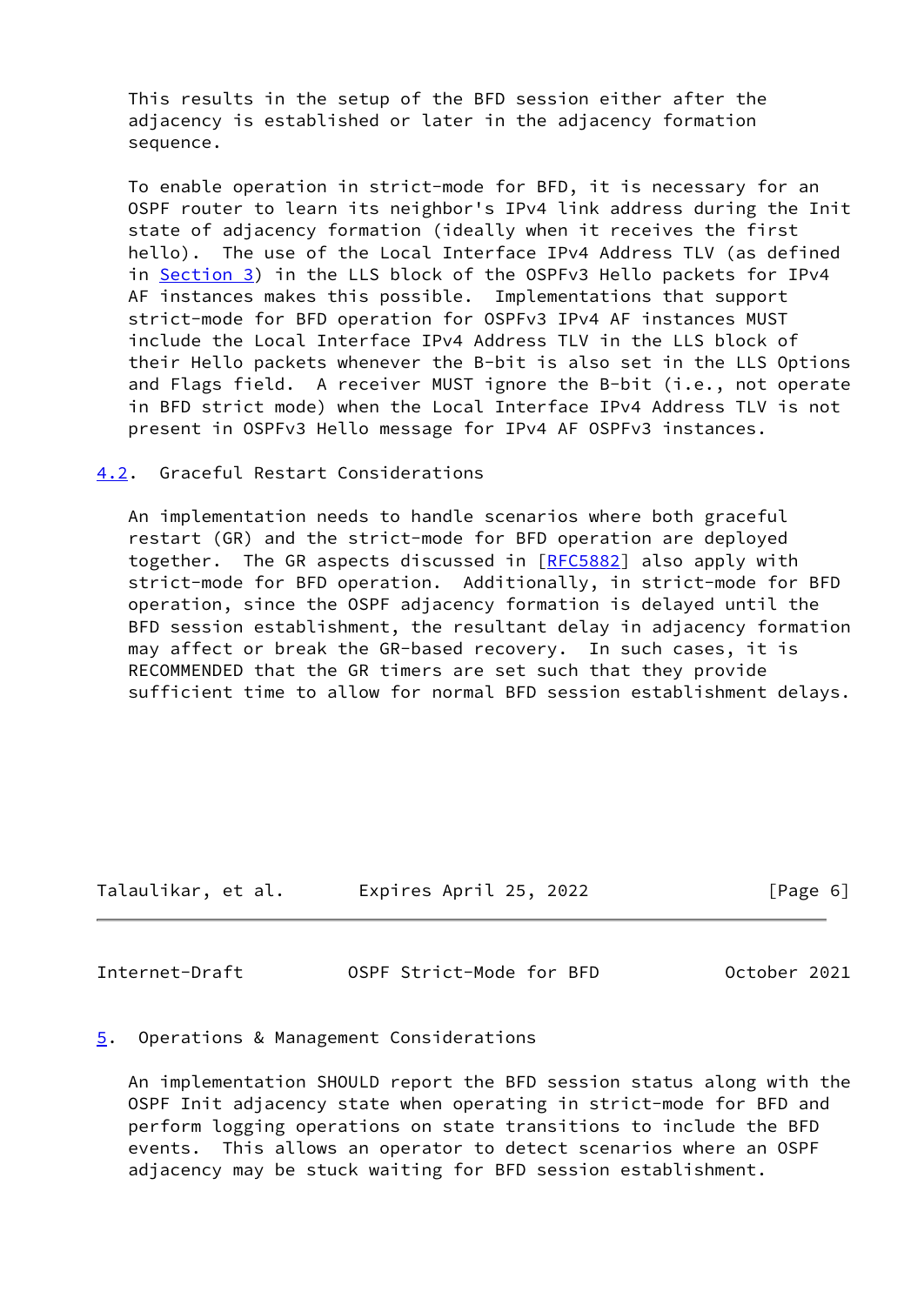In network deployments with noisy links or those with packet loss, BFD sessions may flap frequently. In such scenarios, OSPF strict mode for BFD may be deployed in conjunction with a BFD dampening or hold-down mechanism to avoid frequent adjacency flaps that cause routing churn.

<span id="page-7-0"></span>[6](#page-7-0). Backward Compatibility

 An implementation MUST support OSPF adjacency formation and operations with a neighbor router that does not advertise the strict mode for BFD capability - both when that neighbor router does not support BFD and when it does support BFD but not in the strict-mode of operation as described in this document. Implementations MAY provide an option to specifically enable BFD operation only in the strict-mode. In this case, an OSPF adjacency with a neighbor that does not support strict-mode for BFD would not be established successfully. Implementations MAY provide an option to disable strict-mode for BFD which results in the router not advertising the B-bit and BFD operation being performed in the same way as prior to this specification.

 The signaling specified in this document happens at a link-local level between routers on that link. A router that does not support this specification would ignore the B-bit in the LLS block of Hello packets from its neighbors and continue to establish BFD sessions, if enabled, without delaying the OSPF adjacency formation. Since the router that does not support this specification would not have set the B-bit in the LLS block of its own Hello packets, its neighbor routers that support this specification would not use strict-mode for BFD with such OSPF routers. As a result, the behavior would be the same as before this specification. Therefore, there are no backward compatibility issues or implementations considerations beyond what is specified herein.

<span id="page-7-1"></span>[7](#page-7-1). IANA Considerations

 This specification updates Link Local Signaling TLV Identifiers registry.

Following values have been assigned via early allocation:

Talaulikar, et al. Expires April 25, 2022 [Page 7]

<span id="page-7-2"></span>

|  | Internet-Draft | OSPF Strict-Mode for BFD | October 2021 |
|--|----------------|--------------------------|--------------|
|--|----------------|--------------------------|--------------|

o B-bit from "LLS Type 1 Extended Options and Flags" registry at bit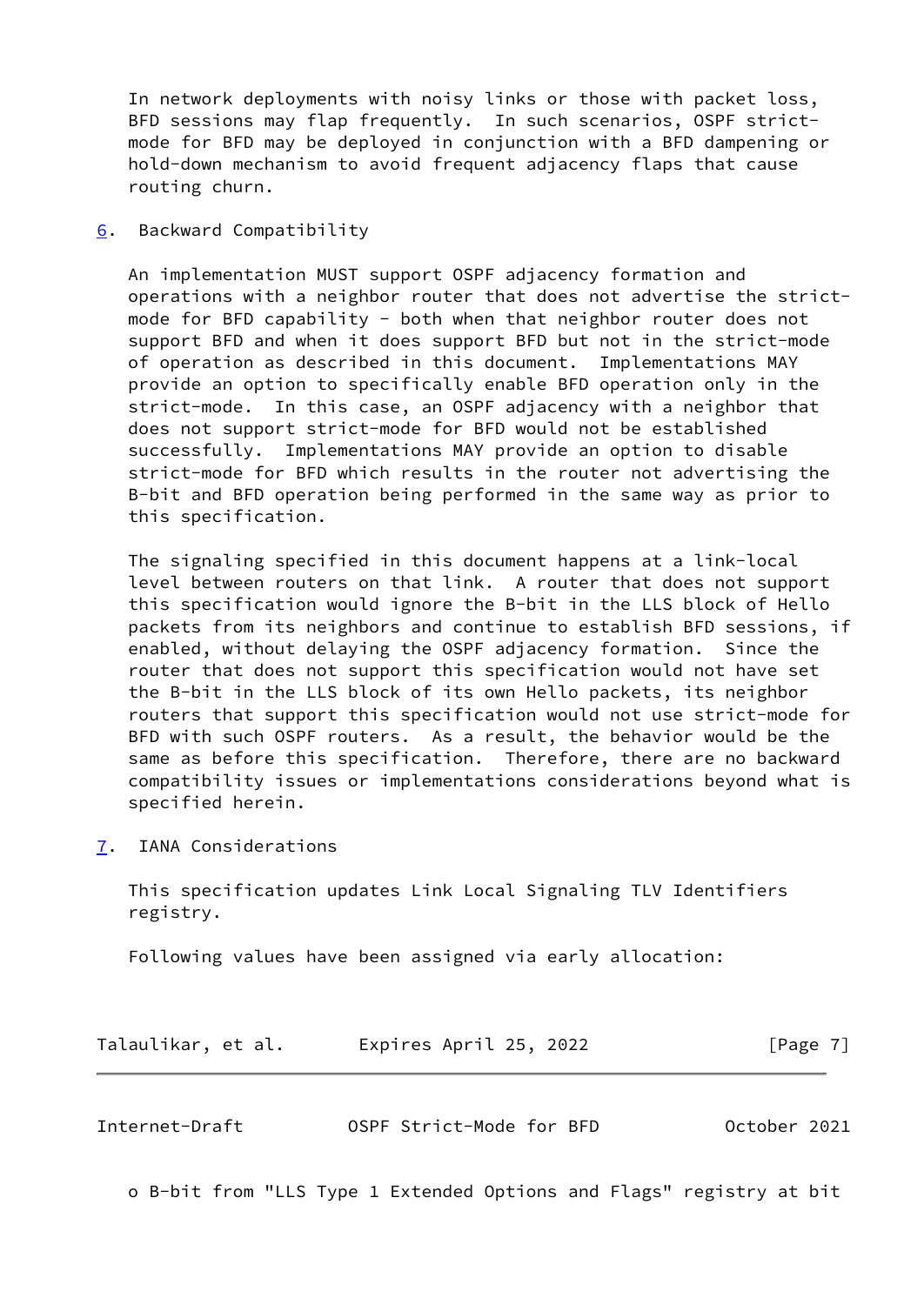position 0x00000010.

o Type 21 - Local Interface IPv4 Address TLV

- 
- <span id="page-8-0"></span>[8](#page-8-0). Security Considerations

 The security considerations for "OSPF Link-Local Signaling" [\[RFC5613](https://datatracker.ietf.org/doc/pdf/rfc5613)] also apply to the extension described in this document. Inappropriate use of the B-bit in the LLS block of an OSPF hello message could prevent an OSPF adjacency from forming or lead to failure to detect bidirectional forwarding failures. If authentication is being used in the OSPF routing domain [\[RFC5709](https://datatracker.ietf.org/doc/pdf/rfc5709)][RFC7474], then the Cryptographic Authentication TLV [\[RFC5613](https://datatracker.ietf.org/doc/pdf/rfc5613)] SHOULD also be used to protect the contents of the LLS block.

<span id="page-8-1"></span>[9](#page-8-1). Acknowledgements

 The authors would like to acknowledge the review and inputs from Acee Lindem, Manish Gupta and Balaji Ganesh.

 The authors would like to acknowledge Dylan van Oudheusden for highlighting the problems in using strict-mode for BFD session for IPv4 AF instance with OSPFv3 and Baalajee S for his suggestions on the approach to address it.

- <span id="page-8-2"></span>[10.](#page-8-2) References
- <span id="page-8-3"></span>[10.1](#page-8-3). Normative References
	- [RFC2119] Bradner, S., "Key words for use in RFCs to Indicate Requirement Levels", [BCP 14](https://datatracker.ietf.org/doc/pdf/bcp14), [RFC 2119](https://datatracker.ietf.org/doc/pdf/rfc2119), DOI 10.17487/RFC2119, March 1997, <[https://www.rfc-editor.org/info/rfc2119>](https://www.rfc-editor.org/info/rfc2119).
	- [RFC2328] Moy, J., "OSPF Version 2", STD 54, [RFC 2328](https://datatracker.ietf.org/doc/pdf/rfc2328), DOI 10.17487/RFC2328, April 1998, <[https://www.rfc-editor.org/info/rfc2328>](https://www.rfc-editor.org/info/rfc2328).
	- [RFC5340] Coltun, R., Ferguson, D., Moy, J., and A. Lindem, "OSPF for IPv6", [RFC 5340](https://datatracker.ietf.org/doc/pdf/rfc5340), DOI 10.17487/RFC5340, July 2008, <[https://www.rfc-editor.org/info/rfc5340>](https://www.rfc-editor.org/info/rfc5340).
	- [RFC5613] Zinin, A., Roy, A., Nguyen, L., Friedman, B., and D. Yeung, "OSPF Link-Local Signaling", [RFC 5613,](https://datatracker.ietf.org/doc/pdf/rfc5613) DOI 10.17487/RFC5613, August 2009, <[https://www.rfc-editor.org/info/rfc5613>](https://www.rfc-editor.org/info/rfc5613).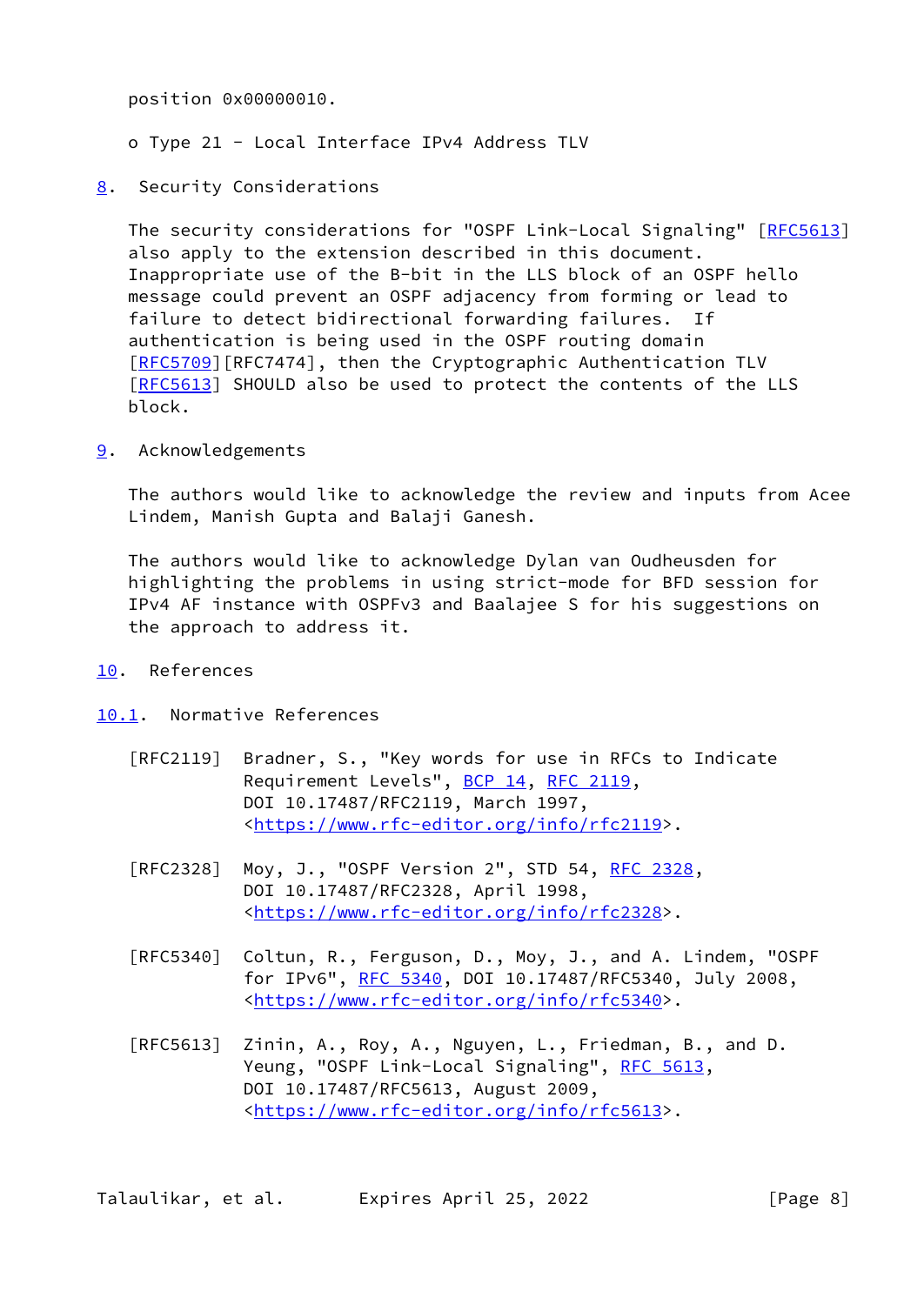<span id="page-9-1"></span>

- [RFC5838] Lindem, A., Ed., Mirtorabi, S., Roy, A., Barnes, M., and R. Aggarwal, "Support of Address Families in OSPFv3", [RFC 5838,](https://datatracker.ietf.org/doc/pdf/rfc5838) DOI 10.17487/RFC5838, April 2010, <[https://www.rfc-editor.org/info/rfc5838>](https://www.rfc-editor.org/info/rfc5838).
- [RFC5882] Katz, D. and D. Ward, "Generic Application of Bidirectional Forwarding Detection (BFD)", [RFC 5882](https://datatracker.ietf.org/doc/pdf/rfc5882), DOI 10.17487/RFC5882, June 2010, <[https://www.rfc-editor.org/info/rfc5882>](https://www.rfc-editor.org/info/rfc5882).
- [RFC8174] Leiba, B., "Ambiguity of Uppercase vs Lowercase in [RFC](https://datatracker.ietf.org/doc/pdf/rfc2119) [2119](https://datatracker.ietf.org/doc/pdf/rfc2119) Key Words", [BCP 14](https://datatracker.ietf.org/doc/pdf/bcp14), [RFC 8174,](https://datatracker.ietf.org/doc/pdf/rfc8174) DOI 10.17487/RFC8174, May 2017, [<https://www.rfc-editor.org/info/rfc8174](https://www.rfc-editor.org/info/rfc8174)>.

<span id="page-9-0"></span>[10.2](#page-9-0). Informative References

- [RFC5709] Bhatia, M., Manral, V., Fanto, M., White, R., Barnes, M., Li, T., and R. Atkinson, "OSPFv2 HMAC-SHA Cryptographic Authentication", [RFC 5709,](https://datatracker.ietf.org/doc/pdf/rfc5709) DOI 10.17487/RFC5709, October 2009, [<https://www.rfc-editor.org/info/rfc5709](https://www.rfc-editor.org/info/rfc5709)>.
- [RFC5880] Katz, D. and D. Ward, "Bidirectional Forwarding Detection (BFD)", [RFC 5880,](https://datatracker.ietf.org/doc/pdf/rfc5880) DOI 10.17487/RFC5880, June 2010, <[https://www.rfc-editor.org/info/rfc5880>](https://www.rfc-editor.org/info/rfc5880).
- [RFC6213] Hopps, C. and L. Ginsberg, "IS-IS BFD-Enabled TLV", [RFC 6213,](https://datatracker.ietf.org/doc/pdf/rfc6213) DOI 10.17487/RFC6213, April 2011, <[https://www.rfc-editor.org/info/rfc6213>](https://www.rfc-editor.org/info/rfc6213).
- [RFC7474] Bhatia, M., Hartman, S., Zhang, D., and A. Lindem, Ed., "Security Extension for OSPFv2 When Using Manual Key Management", [RFC 7474](https://datatracker.ietf.org/doc/pdf/rfc7474), DOI 10.17487/RFC7474, April 2015, <[https://www.rfc-editor.org/info/rfc7474>](https://www.rfc-editor.org/info/rfc7474).

Authors' Addresses

 Ketan Talaulikar Cisco Systems, Inc. India

Email: ketant.ietf@gmail.com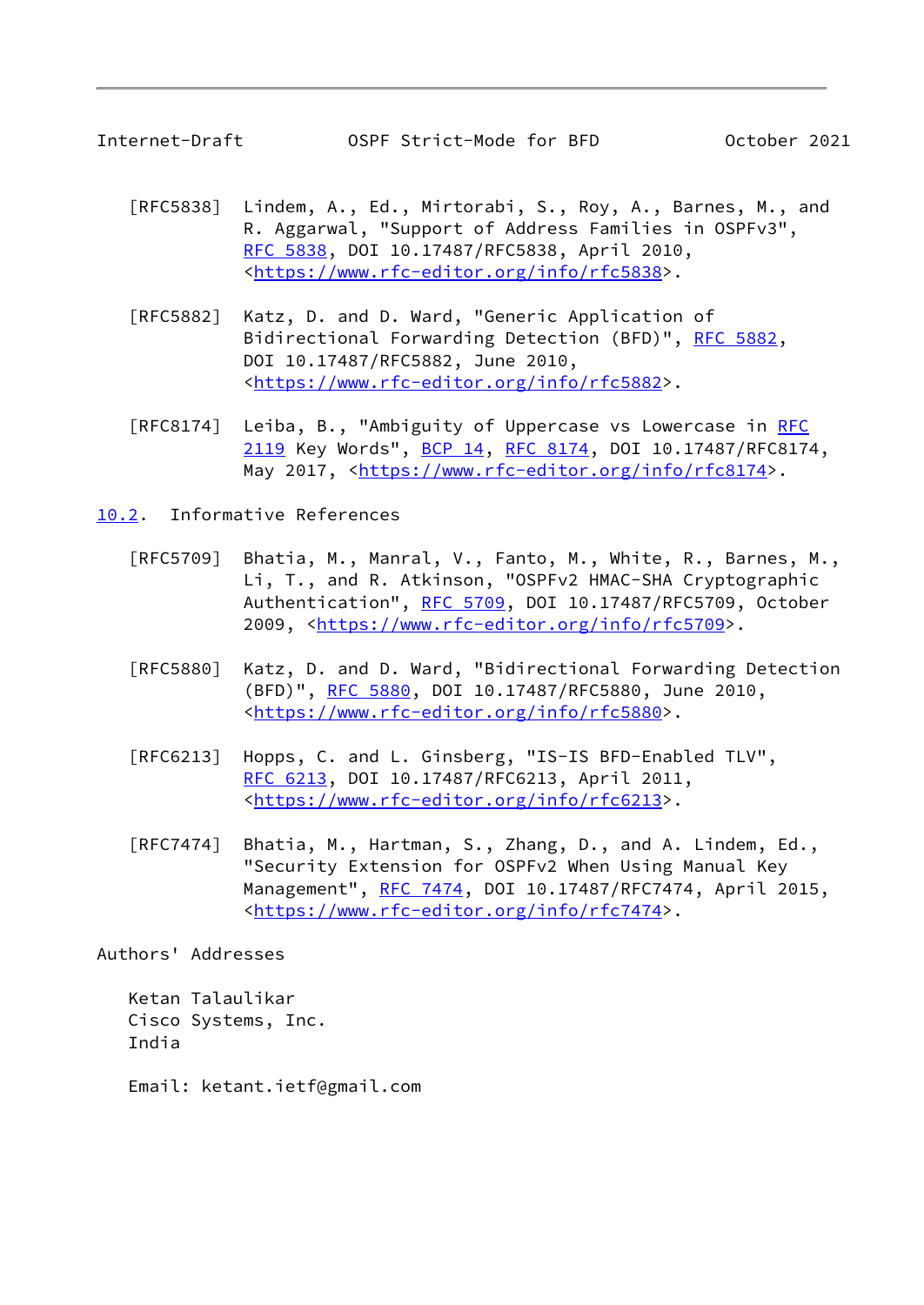Internet-Draft OSPF Strict-Mode for BFD October 2021

 Peter Psenak Cisco Systems, Inc. Apollo Business Center Mlynske nivy 43 Bratislava 821 09 Slovakia

Email: ppsenak@cisco.com

 Albert Fu Bloomberg USA

Email: afu14@bloomberg.net

 Rajesh M Juniper Networks India

Email: mrajesh@juniper.net